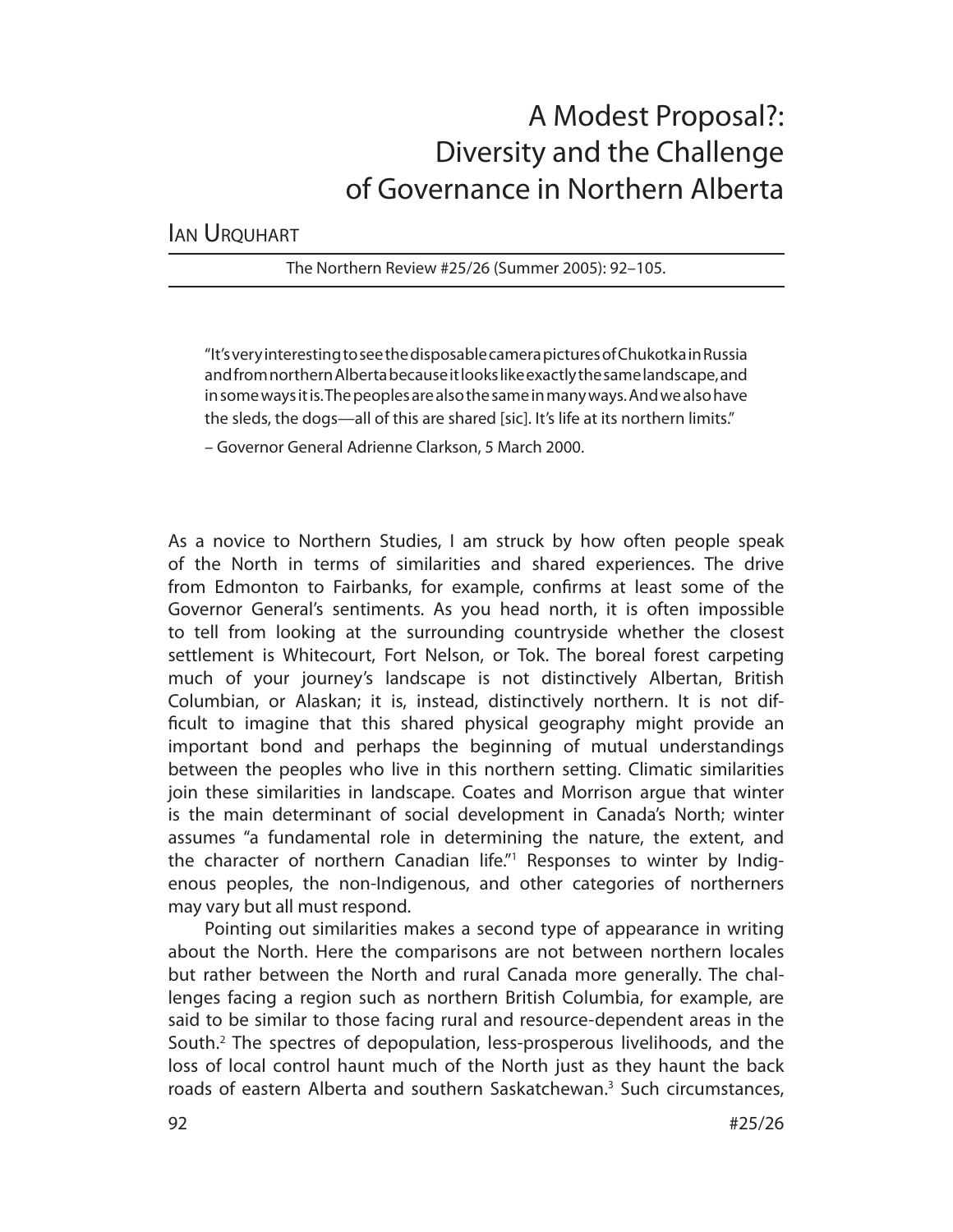especially when considered alongside the neglect they have received from southern politicians, demand new visions, visions imagined by northern citizens themselves.<sup>4</sup>

While there is value in pointing to these and other similarities, the exercise is also risky. On occasion we may over-generalize. We must check this tendency by realizing that our historical knowledge of northern Canadian communities and settlements is "appallingly small."5 One of the highlights of this seminar on northern governance is the opportunity it provides to hear from several people who have served as the political representatives of northern residents. Their experiences may assist the search for the North's nuances and subtleties, features that may well need to be incorporated into our thinking about future visions and possibilities for the North.

My contribution to this seminar hopes to underline the importance of insuring that the generalizations we may make about the North are sensitive to the region's diversity. I will try to establish the relevance of this point by presenting a thumbnail sketch of local communities in northern Alberta, a sketch showing that some, but not all, of the northern-rural similarities are helpful to understanding life in this particular provincial North. From there I argue that this diversity has important implications for thinking about the types of political institutions, programs, and changes that should be considered to help foster healthy, prosperous livelihoods throughout the North.

## The Demography of Alberta's North: Population and Income Profiles

For the purposes of this paper, Alberta's provincial North falls within the boundaries of the Northern Alberta Development Council (NADC), a regional development organization created by the provincial government to promote northern economic development. Beginning at the British Columbia border, the southern boundary of the Council stretches roughly eastward to Saskatchewan along Grande Cache's line of latitude (53° 53' N.).<sup>6</sup> The territory covered by the Council comprises approximately sixty percent of the province. The Council's website highlights the resource riches of the region: it contains ninety percent of Alberta's forests, all of its oil sands, close to forty percent of its conventional oil and gas activity, and twenty percent of the province's agricultural lands.<sup>7</sup>

To probe the demography of Alberta's North, I reconciled the territory covered by the NADC with Statistics Canada's census divisions. All of Census Divisions 16, 17, 18 and 19 are captured by the NADC's boundaries; as well, portions of Census Divisions 12 and 13 fall within the boundaries set by this definition of the provincial North. According to the 2001 census, 9.4 percent of Albertans (279,944) lived in the Provincial North.<sup>8</sup> This percentage is identical to that of 1991. As this similarity suggests, the North shared

#### Summer 2005 **93**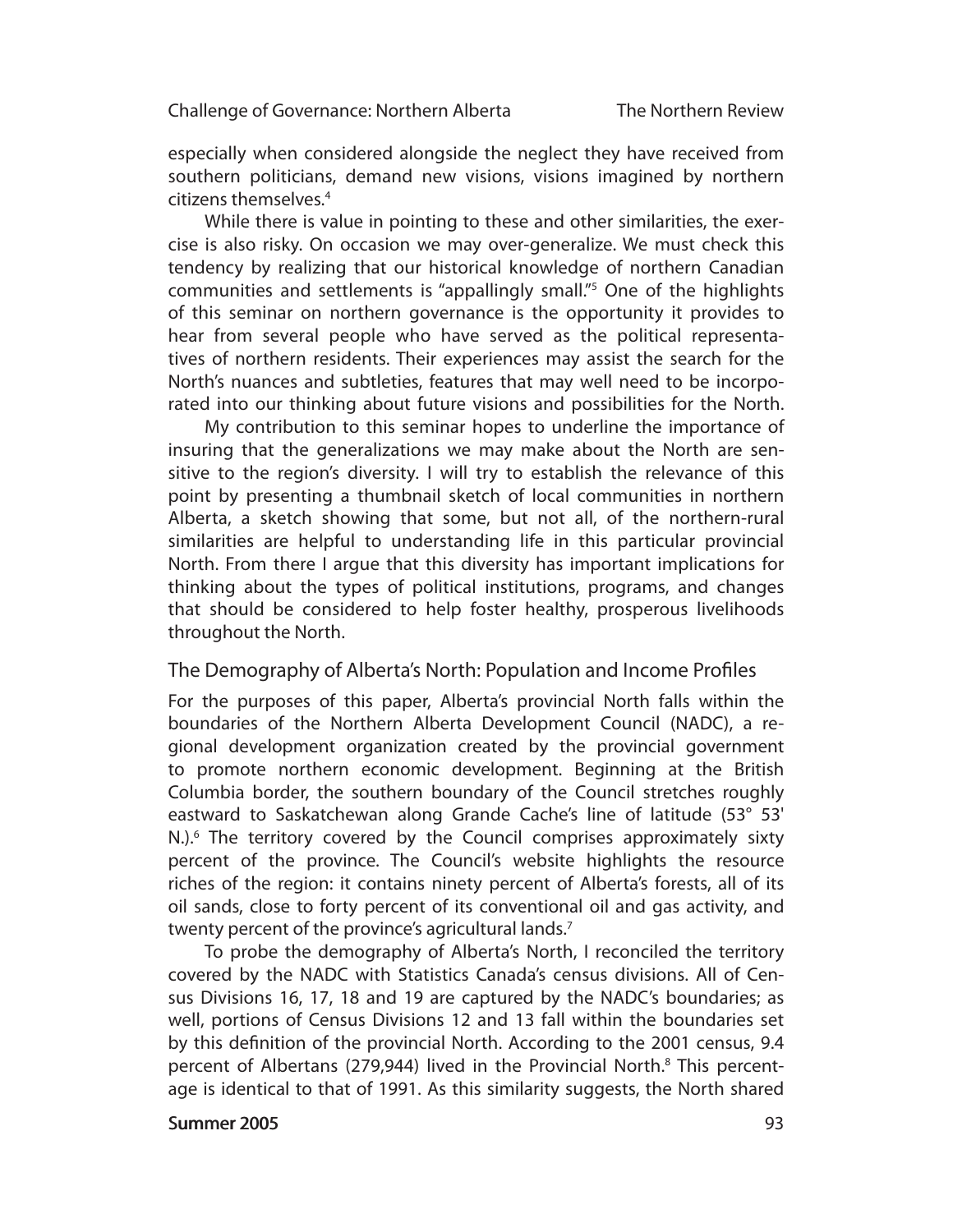equally in the province's population increase during the 1990s, a decade of strong growth. Between the 1991 and 2001 censuses the provincial population increased by 16.9 percent; the province's northern population grew by an equally impressive 17.4 percent over those years. A similar picture arises from considering population growth in the last half of the decade. Then the overall provincial population growth rate was slightly higher than growth in the North (10.3 percent overall versus 9.1 percent in the North). Table 1 shows that, while the northern population's growth rate was markedly slower than metropolitan Calgary's, the North's growth was significantly stronger than metropolitan Edmonton's. It is also noteworthy that the growth rate of Grande Prairie, the service centre of northwestern Alberta, was even stronger than Calgary's over this decade.

| Selected Municipalities |           |           |           |
|-------------------------|-----------|-----------|-----------|
|                         | 1991-1996 | 1996-2001 | 1991-2001 |
| Northern Alberta        | 6.7%      | 9.1%      | 17.4%     |
| Metro. Calgary          | 9         | 15.8      | 26.2      |
| Metro. Edmonton         | 2.6       | 8.7       | 11.5      |
| <b>Red Deer</b>         | 3.3       | 12.7      | 16.4      |
| Lethbridge              | 3.4       | 6.9       | 10.5      |
|                         |           |           |           |

Medicine Hat  $\begin{array}{|c|c|c|c|c|c|c|c|c|} \hline \text{Maclicine Hat} & & 7.4 & & 9.1 & & 17.2 \\ \hline \end{array}$ Wood Buff alo -4.2 17.8 12.8 Grande Prairie 10.1 15.2 30.8

## Table 1. Population Growth Rates, Northern Alberta and Selected Municipalities<sup>9</sup>

The different directions taken by the populations of Grande Prairie and Wood Buffalo (a sprawling municipality in northeastern Alberta containing Fort McMurray) in the first half of the 1990s illustrate the regional variations within northern population trends that occurred during this decade. While some northern locales grew explosively, others suffered population losses. Athabasca, Beaverlodge, High Level, Lesser Slave River, Slave Lake, and Whitecourt join Grande Prairie and Wood Buffalo in experiencing impressive population increases over the 1990s.<sup>10</sup> Grande Cache, Swan Hills, and, to a lesser extent, Peace River lost residents during this decade.<sup>11</sup> Much of this pattern is likely accounted for by the uneven pace and reach of northern resource development. Athabasca, Grande Prairie, High Level, Lesser Slave River, Slave Lake and Whitecourt all had their futures brightened by the encouragement the provincial government gave to forestry projects in the latter years of the 1980s. Wood Buffalo's roller coaster ride may be attributed to the stimulation oil sands development received from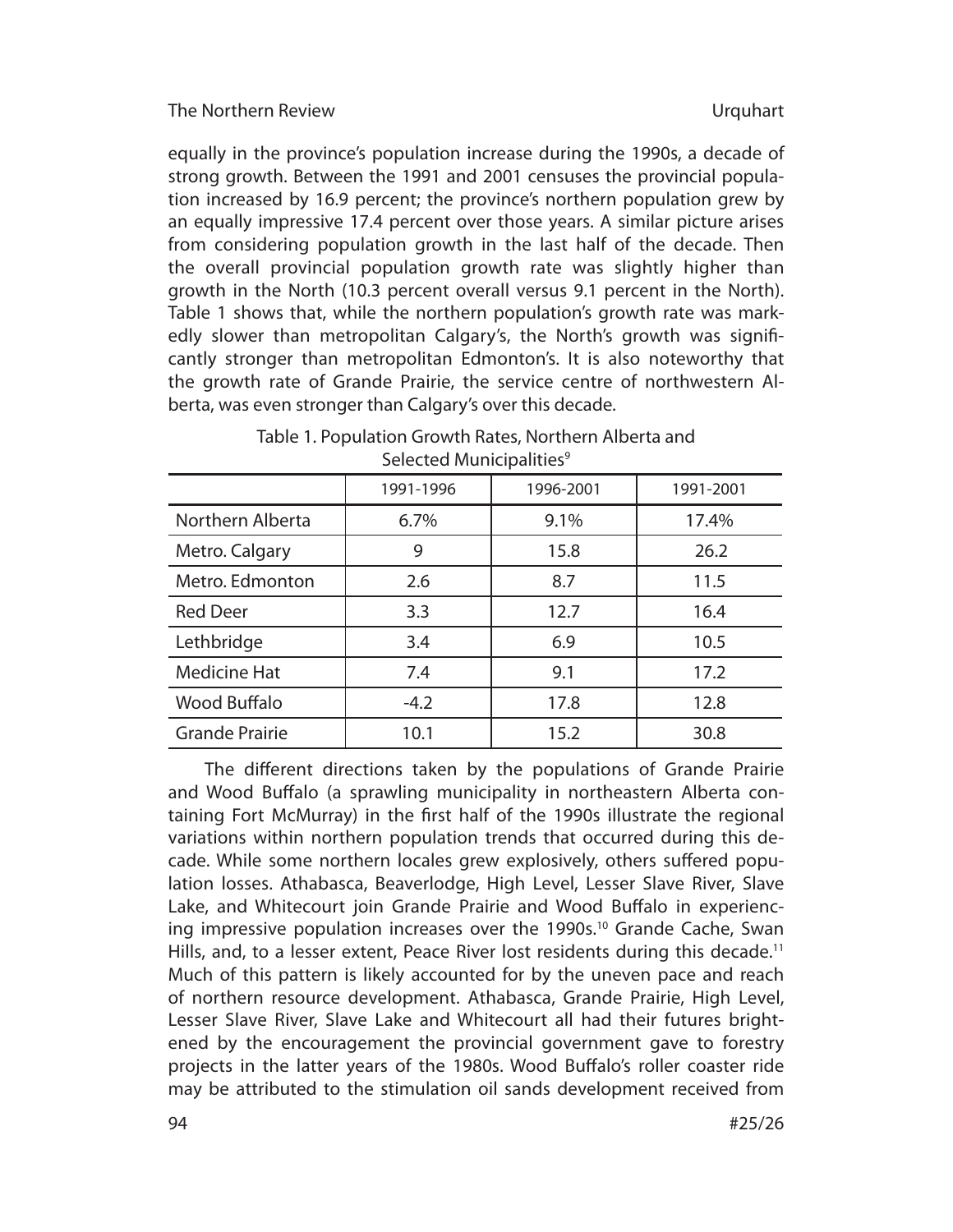the federal and Alberta governments after 1996.

Turning to consider economic circumstances in the North, the picture we see there resembles that drawn of northern population trends. Economic hardship similar to what we might expect in much of rural Canada may certainly be found in northern Alberta. What are at least as striking, however, are the pockets of prosperity dotting the map of Alberta's North. Unfortunately this opinion is more impressionistic than the previous discussion of population. The Statistics Canada community profiles used in this study do not enable us to make comparisons between 1991 and 2001. Income data are, at the time of writing, available for the 1996 census but not for the 2001 census.

In 1996, the average individual income in Alberta was \$26,138 (see Table 2). Other than Calgary, the only medium-to-large centres to boast incomes above the provincial average were found in Alberta's North (Grande Prairie and Wood Buffalo). Twelve other census subdivisions in the North also reported average incomes higher than the provincial average. These fourteen subdivisions represent only ten percent of the total number of northern census subdivisions.<sup>13</sup> But, more than forty-six percent

of the people living in Alberta's North called these places home in 1996. If we relax our threshold criterion from "exceeding the average provincial income" to "falling within ten percent of the provincial average" (\$23,524) another fifteen percent of the population would fall into this cat- egory. In other words, twothirds of northern Albertans lived in census subdivisions where the average income

| Table 2. Average Per Capita Income,  |
|--------------------------------------|
| Alberta and Selected Municipalities, |
| 100 <sub>12</sub>                    |

| 0 אל                |          |  |  |
|---------------------|----------|--|--|
| Edmonton            | \$25,728 |  |  |
| <b>Red Deer</b>     | \$24,748 |  |  |
| Lethbridge          | \$23,754 |  |  |
| <b>Medicine Hat</b> | \$23,538 |  |  |
| Wood Buffalo        | \$36,237 |  |  |
| Grande Prairie      | \$26,947 |  |  |
|                     |          |  |  |

reported in 1996 either exceeded the provincial average or was within ten percent of that average. Relative prosperity, at least as approximated by average per capita income, could be seen throughout much of Alberta's North in 1996. Approximately two-thirds of northern Albertans lived in communities enjoying average incomes at least as high as those reported in Edmonton, Red Deer, Lethbridge, and Medicine Hat.

Some people will argue that this picture of northern economic welfare is too rosy because cost-of-living data are not taken into consideration. This argument actually may not be as powerful as conventional wisdom suggests. An April 2001 place-to-place price comparison survey for selected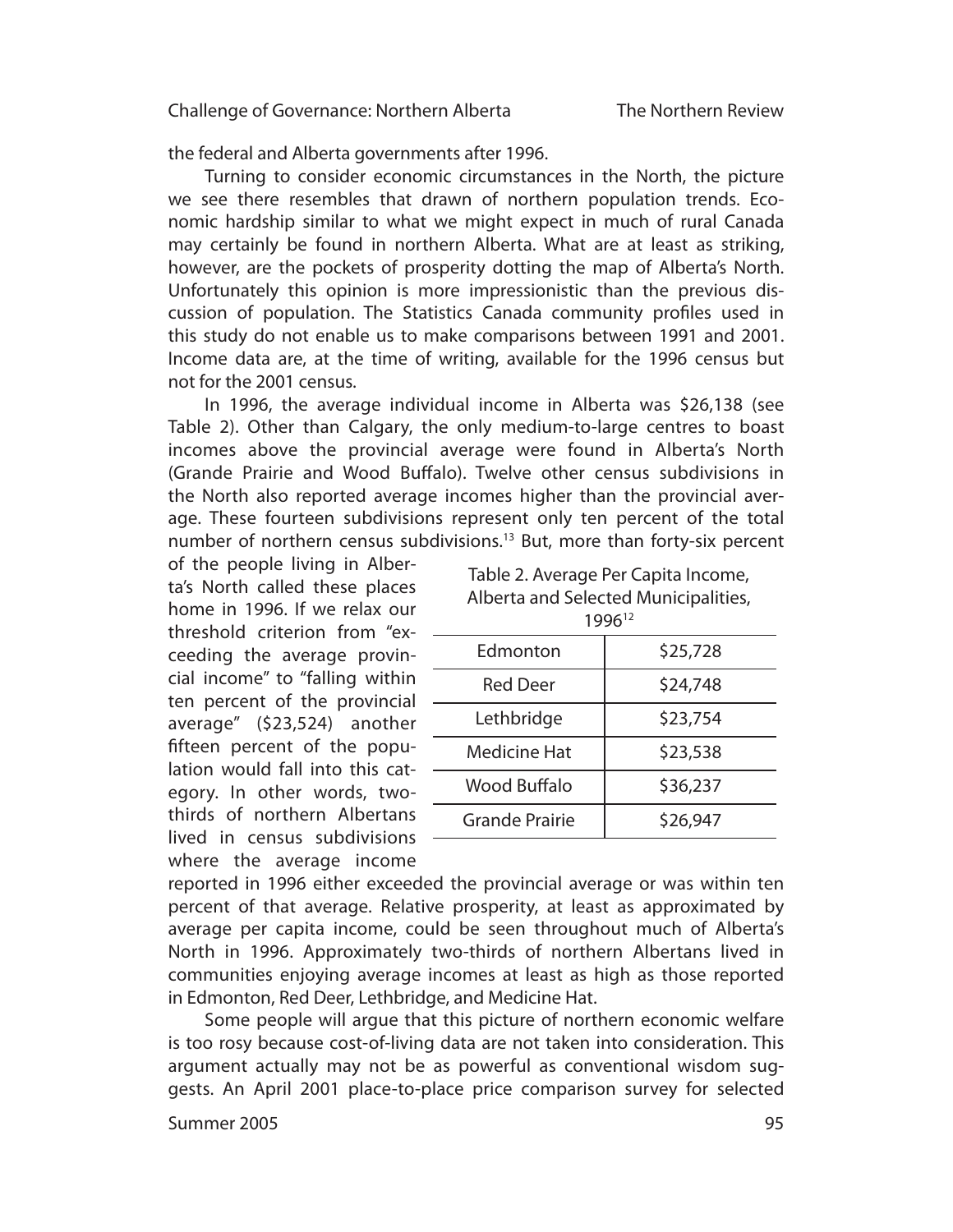Alberta communities found that the cost of living in the northern communities of Grande Prairie and Fort McMurray certainly was higher than that reported for virtually all of the other cities listed in Table  $2^{14}$  It is not clear, however, whether the negative cost-of-living differences for northern towns and cities necessarily outweigh the greater average per capita incomes they report. The survey used a weighted basket of goods and services similar to that used by Statistics Canada for the Consumer Price Indices for Edmonton and Calgary. Using Edmonton prices as its reference point, the survey found that prices in Grande Prairie were 4.2 percent higher than prices in Edmonton. According to the 2001 census, average earnings in Grande Prairie (\$32,788) were 2.5 percent higher than those recorded in Edmonton  $(531,999)$ <sup>15</sup> The earnings difference made up virtually all of the cost-of-living difference.

 The most striking picture is found in the comparison between Edmonton and Fort McMurray-Wood Buffalo. The place-to-place price survey found that prices in Fort McMurray were 12.5 percent higher than those in Edmonton. This considerable difference pales though in comparison with the differences in average earnings. Average earnings in the Wood Buffalo Regional Municipality (\$44,863) were forty percent higher than the average earnings reported in Edmonton (\$31,999). Where earnings differentials favour northerners, they may enjoy similar levels of financial well-being as their southern cousins despite cost-of-living differences.<sup>16</sup> While the cost of living in Alberta's North generally may be higher than that found in central or southern Alberta, the presence of earnings differentials favourable to northerners tempers this disparity.

But not all notes from the North are as pleasing as these. Just over ten percent of northern Albertans (26,360) inhabited places where the average per capita income was at least twenty-five percent below the provincial average. Not surprisingly to anyone familiar with the history of Aboriginal peoples in Canada, this latter circumstance is one that afflicted virtually all of the Aboriginal people who lived on reserves or on First Nations settlements in the North. Figure 1 shows that none of the twenty Indian reserve-settlement subdivisions with enough residents to report average income data crossed this minus twenty-five percent threshold; measured by average per capita income, the "wealthiest" Aboriginal community in the North was Fort Mackay.<sup>17</sup> Its average per capita income, however, was only \$16,325, thirty-eight percent below the provincial average. As Table 1 shows, fifteen of these twenty settlements could not claim average per capita incomes that were fifty percent of the provincial average. I believe it is reasonable to infer from these data that it is very unlikely that any of the other Indian reserves-settlements in northern Alberta met or bettered Fort Mackay's average income level of \$16,325.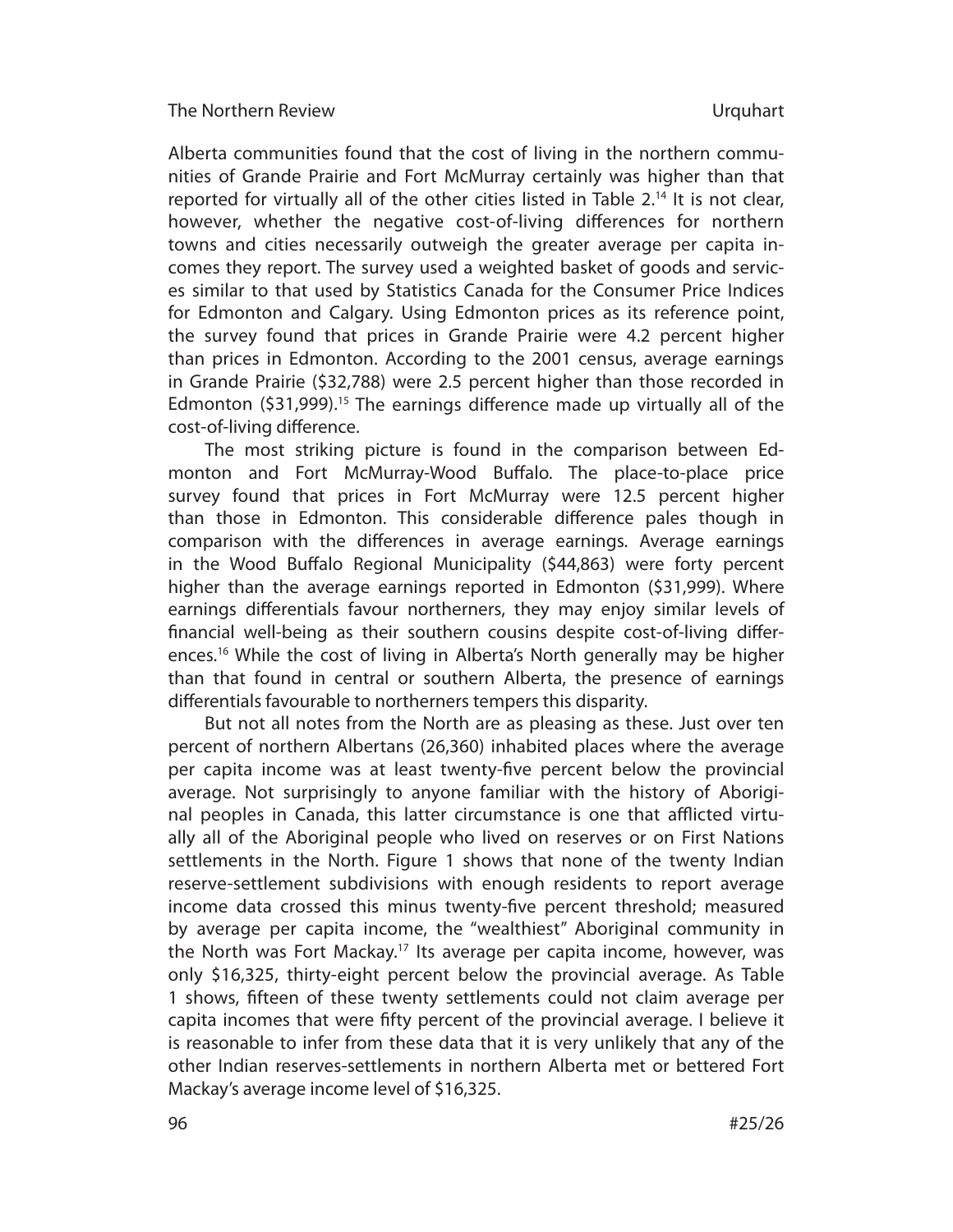Taken together, these data on population and income offer a small begin ning to detailing contemporary circumstances in Alberta's North. Some of the messages they deliver may confound some of our expectations. Northern population growth overall was quite healthy throughout

the 1990s. Stagnation and depopulation certainly may be found but it would be a mistake to extend generalizations about rural decline to all of northern Alberta. Similarly, when it comes to personal income, this first regional take suggests that nearly half of the people in northern Alberta live in quite prosperous ties. Other messages



communi- Figure 1. Per capita average incomes, Northern Alberta Indian reserves and settlements, 1996.

that may be taken from these data confirm some of the expectations we may have if we see Alberta's North as just an extension of the rural Prairies. This is certainly the case in respect to the average incomes found on Indian reserves and settlements. The composite picture is a diverse one; the challenges facing booming Grande Prairie are far different from those facing stagnant, less well-off communities, Aboriginal and non-Aboriginal alike.

# Views From the Trenches

The diverse challenges confronting different parts of northern Alberta are confirmed by the responses several local government officials gave to questions concerning the nature of the challenges they faced. One official from a rural municipal government with a strong tax base identified some of the challenges that are to be found in the wake of strong economic and population growth. He remarked that a version of the NIMBY<sup>18</sup> syndrome had appeared in his region, a version that might be described as being suspicious of resource jobs other than the ones today's residents have taken to improve their circumstances. Consequently, people who enjoyed good livings through their employment in some combination of energy, forestry, and traditional agriculture were reluctant to welcome intensive livestock operations, such as large hog barns, into their counties or municipal districts. Given the perceived threats to their quality of life posed by intensive livestock operations, they did not share the municipal government's enthusiasm for these types of economic development opportunities.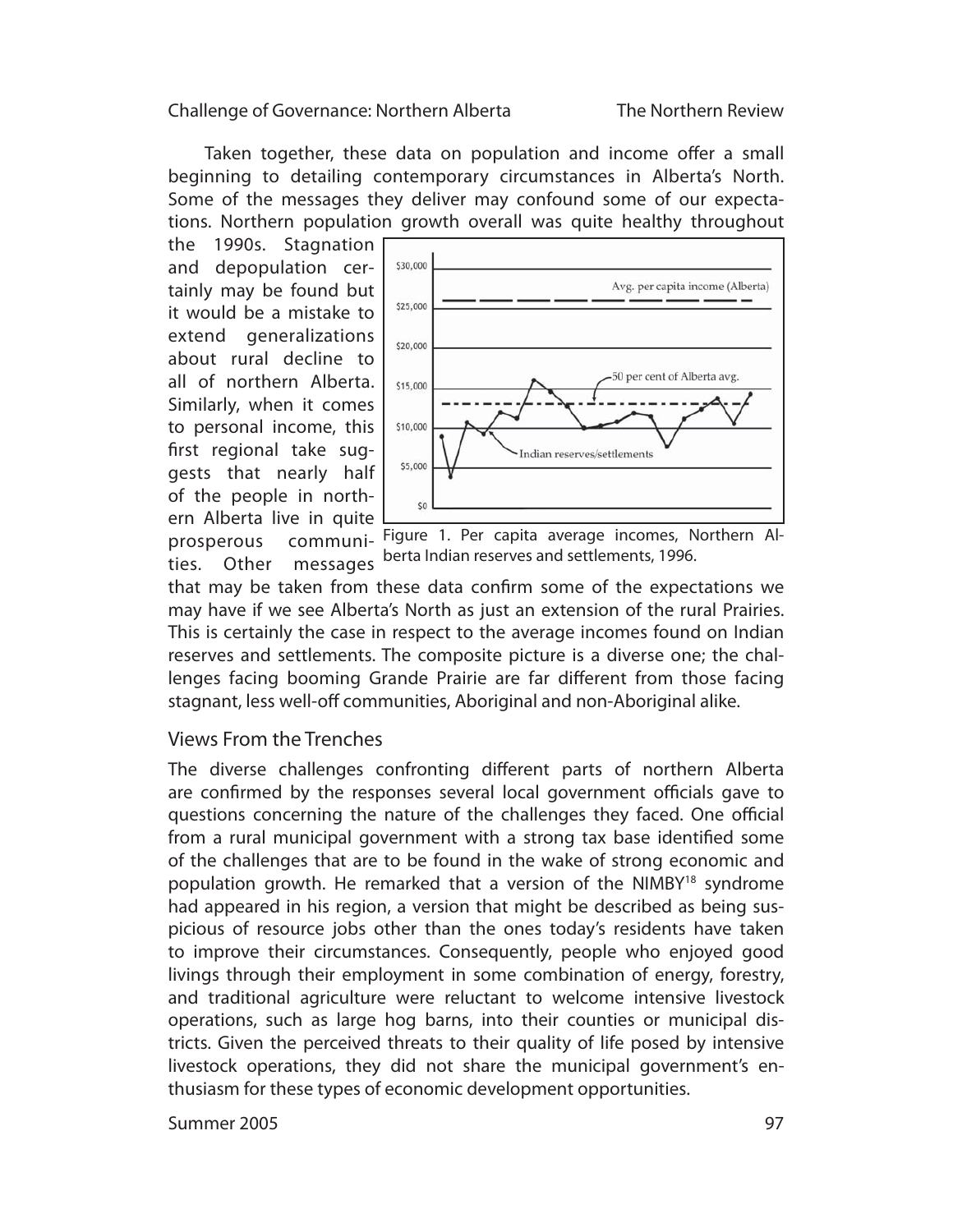Frictions with Aboriginal governments are also an emerging concern. Local government officials generally fear that Aboriginal governments will affect off-reserve development in ways that will harm their jurisdictions and tax bases. This fear has been fuelled by memoranda of understanding signed between the provincial government and First Nations. The claim is made that these memoranda, although intended to involve Aboriginal peoples in off-reserve renewable resource use, instead are being used by First Nations to control off-reserve forestry and energy development.<sup>19</sup> The Alberta Association of Municipal Districts and Counties' (AAMDC) Spring 2001 Convention agreed to create a Member Advisory Committee on First Nations Issues to develop policy recommendations to insure that these and other agreements with First Nations "do not create undue hardship for local municipal governments and affected communities." $20$ 

A second official, from a district with a strong tax base and a large Aboriginal population, was most concerned about rural depopulation and wanted strategies to stem the flow of people leaving his region. Although his circumstances were very different from those confronting the first official, he likewise worried that his government might be losing the mechanisms needed to govern well in his part of the North. The complexity of national and provincial regulations combined with the downloading of responsibilities onto the local government level was exposing the latter's lack of expertise. Good local governance may require more resources than he currently could draw on. The lack of local expertise also has proven problematic when the provincial government has been slow to regulate controversial activities. Intensive livestock operations were such an issue. While the provincial government struggled with the question of how these operations were to be regulated, a regulatory vacuum existed. Local governments were thus left to wrestle with an issue for which their local planners did not have sufficient technical expertise.<sup>21</sup>

Provincial political representation was another significant issue to this second official. He worried that the North could lose seats if the Alberta Elec toral Boundaries Commission called for the redistribution of seats after completing its review of the fit between the existing boundaries and the 2001 census data. He felt that, too often, provincial legislation and regulations were insensitive to the circumstances found in the North. Any reduction in the North's political representation would aggravate this situation. These concerns about provincial political representation were echoed by the NADC and the AAMDC in presentations to the Electoral Boundaries Commission. The NADC wanted to maintain the existing number of northern constituencies while the AAMDC complained that "it seems that every few years, we're back trying to defend the right of rural citizens to have a meaningful voice in provincial decision-making."<sup>22</sup> Neither organi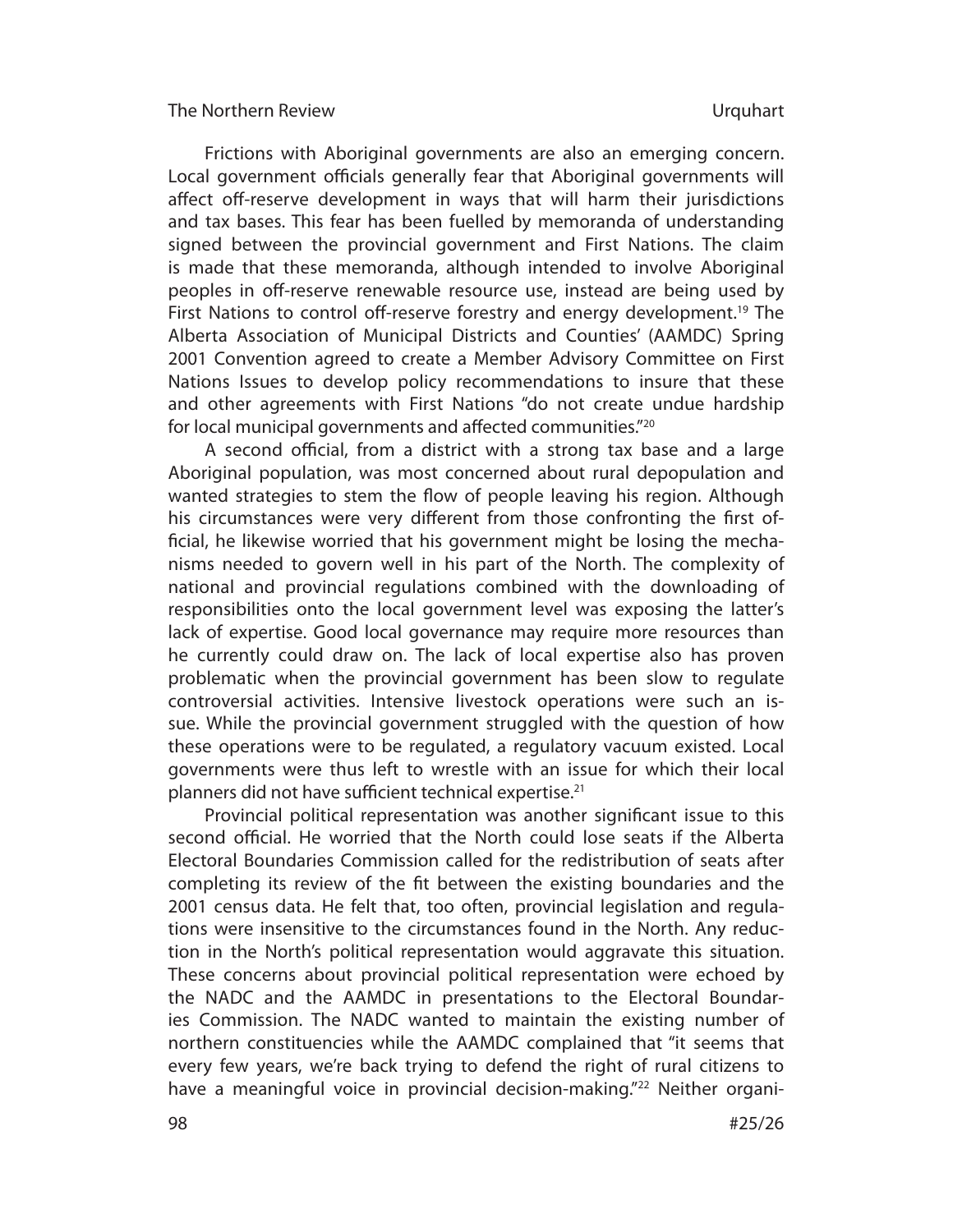zation could be happy with the recommendations made in the Commission's interim report. The Commission proposed to reduce the number of rural constituencies by one, to nineteen. This reduction, if retained in the Commission's Final Report and implemented by the government, would come at the expense of northeastern Alberta where three ridings would be amalgamated into two.

### Implications for Northern Governance

If there is a common thread joining these views, it is spun from the idea of governance. Local government officials, whether from relatively well-off or struggling regions in the North, raise questions about the suitability of existing decision-making institutions, processes, and resources. They are con cern ed about whether political institutions have the capacity to help northern residents enjoy healthy livelihoods. The representation issues raised by both the NADC and the AAMDC are qualitatively similar.

Several steps could be taken to address these governance concerns. First, provincial downloading of service-delivery responsibilities to the local level of government, coming as it has without the new dollars needed to carry them out, must stop. As part of its budget-cutting strategy during its first term, the Klein government demanded that Municipal Districts and Counties pay twenty-five percent of the costs of maintaining the province's secondary road system, funds that traditionally had been spent on local roads. Local roads crumbled as a result.<sup>23</sup> Poorer municipalities were hit especially hard by the elimination of Municipal Assistance Grants in 1994.<sup>24</sup> This pattern in provincial-municipal finance has been a concern for municipal officials, not just in the North, but throughout Alberta. For districts with strong tax bases courtesy of either or both forestry and oil and gas, these cuts may just have been irritating; for communities lacking such healthy tax bases they have proved crippling. This situation is compounded when the flow from other traditional revenue streams, such as tax assessments on abandoned pipelines, is threatened or cut off. $25$  But, as someone with years of experience in rural Alberta politics told me, rural municipalities often are reluctant to criticize the provincial government on these revenue and spending issues. They fear their criticisms will reap punishment from the government in the form of more cuts in provincial transfers and services.<sup>26</sup>

Some people may question the wisdom of strengthening local institutions that may lack essential expertise and may not have the desire to offer the combination of infrastructure, social welfare, and environmental services their citizens will demand. This perspective ignores local community success stories from other northern jurisdictions. Alaska's North Slope Borough, for example, became a good steward of community interests on Alaska's northern coast once its legislative authority and ability to tax oil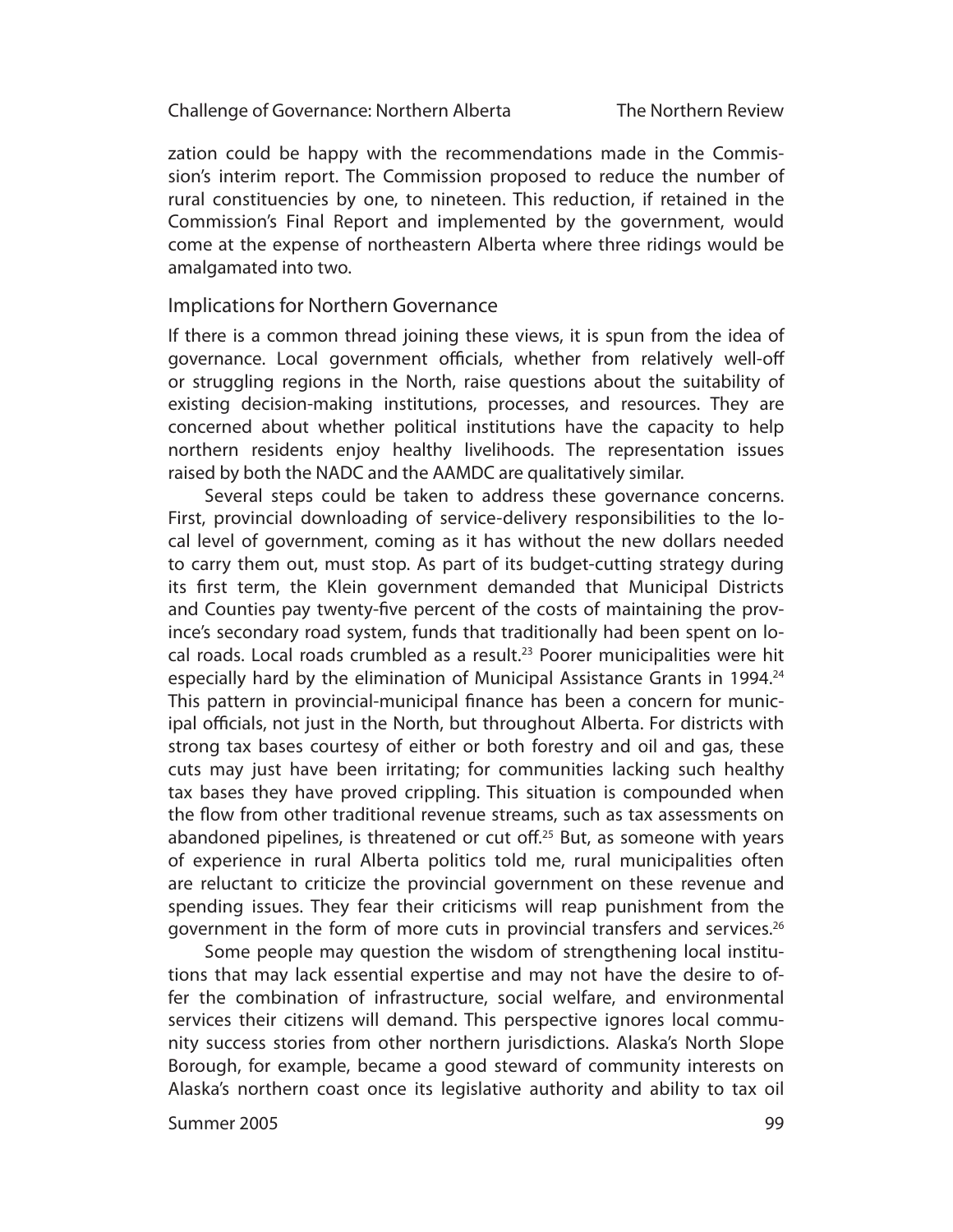and gas development were confirmed. $27$ 

The province also should build on a promising institutional change made through its recent creation of the Ministry of Aboriginal Affairs and Northern Development.<sup>28</sup> In respect to Aboriginal peoples, the ministry does not deliver programs; rather the department's objective is to be "a catalyst, coordinator and facilitator" in developing and implementing government-wide Aboriginal policies.<sup>29</sup> Some initial success could be claimed through the incorporation of an Aboriginal Policy Initiative in Alberta's 2002-2005 business plan and the introduction of Aboriginal strategies in eighty percent of departmental business plans. However, it remains to be seen whether a junior ministry without any significant program responsibilities and a very small budget is able to insure that these good intentions are implemented. The same thoughts apply to the ministry's northern development responsibilities. Here, NADC's objective "is to advance northern development through regional initiatives in partnership with the private sector and community-based organizations and other government agencies."<sup>30</sup> The current membership of the NADC appears well-suited to the diverse circumstances in the North identified earlier. The nine public members of the Council are drawn from all parts of the North. Significantly, two of those members are from the Aboriginal community.<sup>31</sup>

Despite the best efforts of the NADC and its staff, there are grounds for concern that the provincial government's commitment to taking a proactive position on northern development issues is more symbolic than substantive. By any measure, the Ministry of Aboriginal Affairs and Northern Development is one of the smallest, most junior departments in the govern ment. With 61 Full-Time Equivalent (FTE) positions in the 2002-03 fiscal year, only International and Intergovernmental Affairs (53 FTEs) and Gaming (32 FTEs) had fewer personnel; only International and Intergovernmental Affairs and Executive Council had smaller 2002-03 budgets than Aboriginal Affairs and Northern Development.<sup>32</sup> Of the Ministry's \$30.182 million 2002-03 budget only a miniscule \$1.954 million is devoted to northern development.<sup>33</sup>

Also, although the inclusion of Aboriginal people on the NADC is necessary and welcome, there is arguably a need in the North to develop formal mechanisms for consultation and dialogue between Aboriginal and non-Aboriginal governments. The Minister responsible for AAND wrote optimistically in her first annual report about the opportunities she saw "to capitalize on synergies between Northern and Aboriginal goals."34 The suspicions or hostility that northern municipalities sometimes show towards Aboriginal governments will have to be addressed and reduced for this cooperation to emerge. The above-mentioned resolution, requesting the creation of an AAMDC task force on First Nations issues, appears to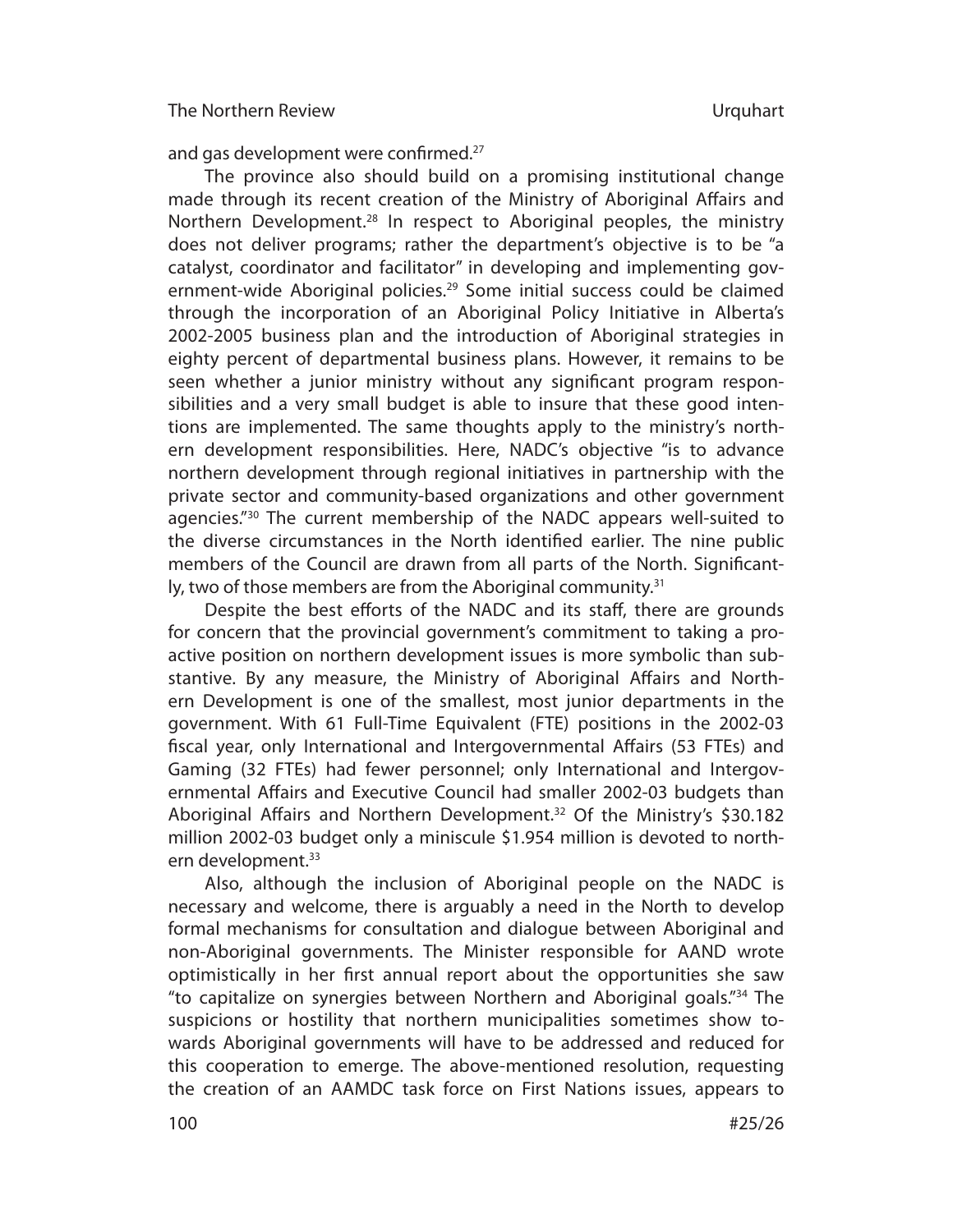The Northern Review

have been sired by this outlook towards Aboriginal governments. It views the ambitions of First Nations antagonistically, as a threat to the health of non-Aboriginal communities in northern Alberta.<sup>35</sup> Progress for both communities in their shared geography may hinge upon the development of new regional institutions that bring together Aboriginal and non-Aboriginal governments.

What might such new regional institutions look like? One alternative I have advocated elsewhere would be the reincarnation of the regional planning commissions the provincial government eliminated in 1995 when it withdrew its funding for them.<sup>36</sup> The Chairman of the Edmonton Metropolitan Regional Planning Commission regretfully said when he marked the passing of the commissions:

Regional planning commissions are designed to collect and consider a broad range of demographic and geographic information in order to assist governments in making those key decisions that affect where and how people live, where business can best be located to capitalize on human and natural resources, and how best to plan economic development in the interest of preserving a sustainable environment.<sup>37</sup>

These commissions would represent a step towards addressing the "expertise gap" in the North. Involving representatives from Aboriginal and non-Aboriginal governments in the governing structures of these commissions also would create the opportunity for needed dialogue between the local political leadership of Aboriginal and non-Aboriginal peoples. These planning commissions should not be regarded as the leading edge or the vanguard of a "top-down" plan to regionalize local government in the North. The members of the AAMDC made it quite clear at their Fall 2001 convention that any move to offer services regionally, rather than locally, should originate voluntarily from local municipalities themselves.<sup>38</sup>

The reincarnation of regional planning commissions also would offer an opportunity to reconsider whether traditional political boundaries are the best ones to use when we set out to identify the regions that these commissions might serve. As considerations of environmental quality have begun to demand attention from policy makers, there have been calls to adopt ecosystems as appropriate policy-making units. McAllister has argued that this approach is needed to produce effective environmental decision making in rural Canada.<sup>39</sup> More radically, Kemmis follows the logic of John Wesley Powell and argues in favour of redrawing political boundaries in the American West to conform to major ecological features, such as drainage basins.<sup>40</sup> On a smaller, less provocative, scale this type of approach may be found in the recommendations of some government agencies and task forces. Both Alberta's Natural Resources Conservation Board and the federal Banff -Bow Valley Task Force concluded that a better

Summer 2005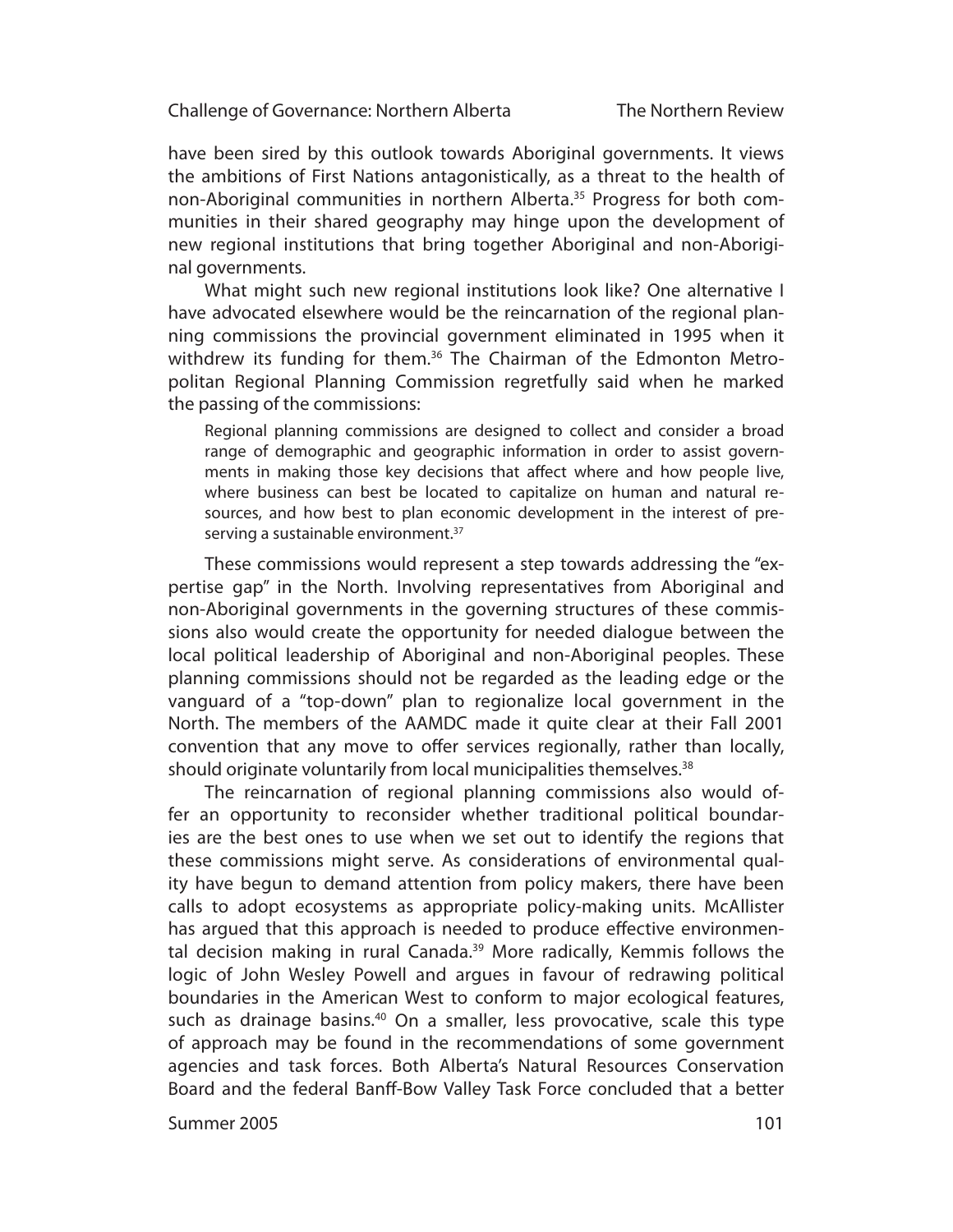approach to addressing development issues in the Bow Valley lay in substituting ecosystem boundaries for political ones. In the case of the Northern East Slopes of the Rockies, the provincial government is trying to develop a regional sustainable development strategy.<sup>41</sup> The Clean Air Strategic Alliance (CASA) is an example of a non-profit organization that, although not using the ecosystem concept, is trying to improve the air quality for Albertans by taking a novel approach to the idea of region. Instead of trying to develop a province-wide standard, CASA has adopted the concept of regional airsheds, airsheds that do not conform exactly to conventional political boundaries.<sup>42</sup> Northerners should consider whether these or other types of regional planning institutions might not give them some of the resources they need to meet the challenges they face today.

# Conclusion

The recommendation that the peoples in Alberta's North push for the rebirth of regional planning commissions may not strike some as a particularly sexy contribution to the debates over governance in the North. But, in light of the diverse circumstances found in Alberta's North, it has several strengths. It does not presume that a one-size-fits-all approach would be useful in helping northerners grapple with their futures; it respects the principle that visions of the North's future should spring from the North itself; and, it strives to offer the peoples of the North some of the additional expertise, information, and decision-making structures needed to realize the healthy livelihoods they aspire to.

# About the Author

Ian Urquhart is an Associate Professor of Political Science at the University of Alberta who teaches and studies natural resources politics.

# Acknowledgments

I would like to thank Greg Poelzer for his comments on an earlier version of this article.

# Endnotes

- 1. Ken S. Coates and William R. Morrison, "Winter and the Shaping of Northern History: Reflections from the Canadian North," in Kerry Abel and Ken S. Coates, eds., Northern Visions: New Perspectives on the North in Canadian History (Peterborough: Broadview Press, 2001), 25.
- 2. Ken Coates, "Northland: The Past, Present and Future of Northern British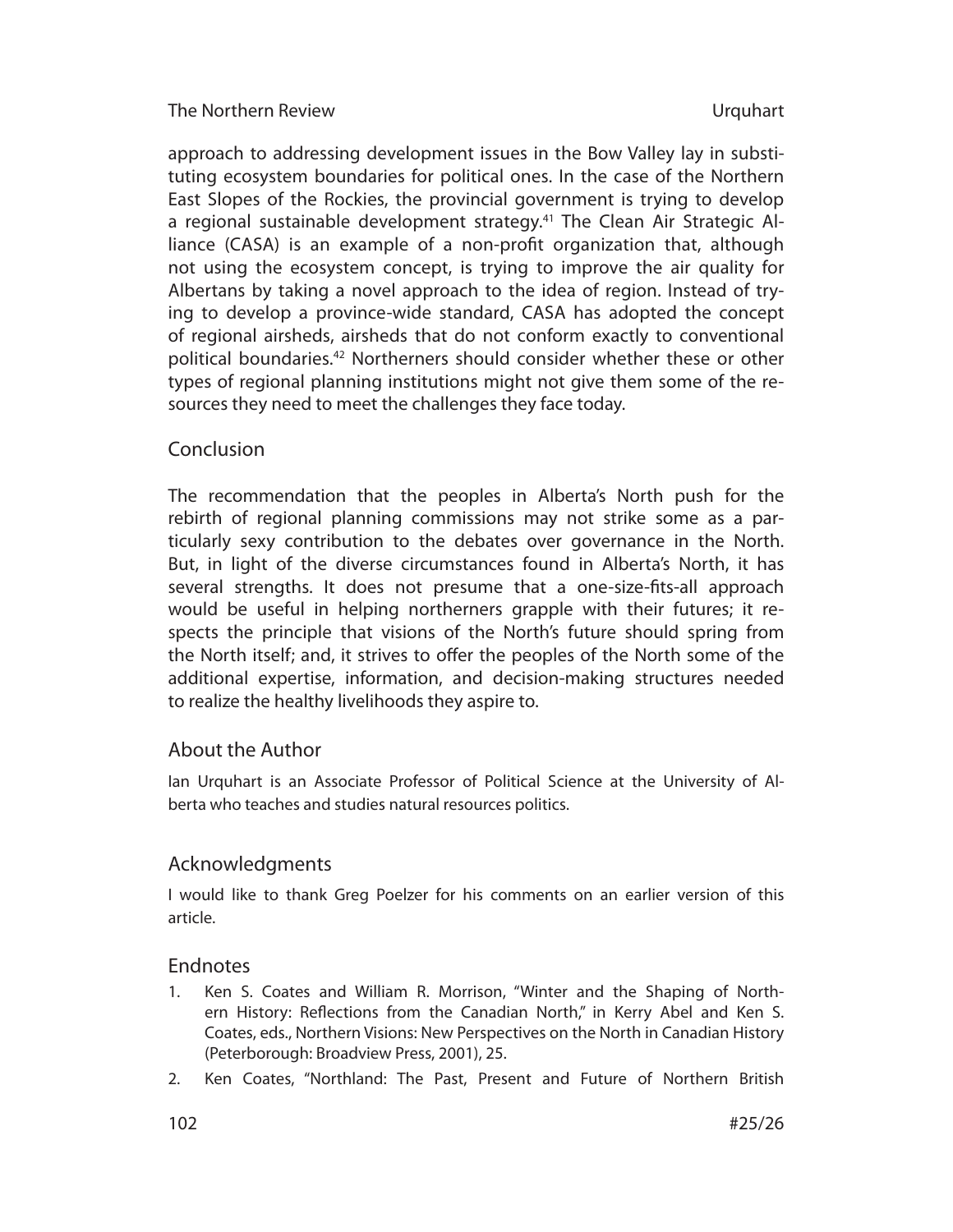Columbia in an Age of Globalization," in Roger Epp and Dave Whitson, eds., Writing Off the Rural West: Globalization, Governments, and the Transformation of Rural Communities (Edmonton: University of Alberta Press, 2001), 110.

- 3. On the loss of local control in rural Alberta see Roger Epp, "The Political De-skilling of Rural Communities," in Epp and Whitson, eds., Writing Off the Rural West.
- 4. Coates develops this argument in the context of northern British Columbia. See Coates, "Northland," 124.
- 5. Charlene Porsild, "Creating New Angles of Repose: Northern Canadian Communities in a National Context," in Abel and Coates, eds., Northern Visions, 118.
- 6. A map of the Northern Alberta Development Council's boundaries may be found at <http://www3.gov.ab.ca/nadc/AboutNADC/regional\_map.htm>.
- 7. See <http://www.gov.ab.ca/nadc/AboutNADC/links.htm>.
- 8. The publicly accessible population and dwelling count data from the 2001 census used in this analysis are available at <http://www12.statcan.ca/english/ census01/products/standard/popdwell/tables.cfm>. Percentages of Albertans living in the Provincial North were calculated by first adding the populations of Census Divisions 16, 17, 18, and 19 with the populations of those Census Subdivisions (Municipalities) of Census Divisions 12 and 13 that resided in the provincial North. The northern population percentage is calculated by dividing this sum by Alberta's total population. In order to be in the position to make cross-time comparisons the same procedure was used in respect to the population and dwelling count data contained in the 1991 and 1996 censuses.
- 9. The population growth rates in Table 1 are calculated using the population and dwelling count data from the 2001 and 1996 censuses. The community profiles prepared for the 1996 census contain data for 1991. See the Statistical Profile of Canadian Communities at <http://www12.statcan.ca/english/profil/ PlaceSearchForm1.cfm>.
- 10. The growth rates of these locales from 1991 to 2001 were: 22.9 percent (Athabasca), 18.6 percent (Beaverlodge), 20.9 percent (High Level), 23.6 percent (Lesser Slave River), 17.7 percent (Slave Lake), and 20.1 percent (Whitecourt). These growth rates were calculated using Statistics Canada's population and dwelling count data.
- 11. Swan Hills lost 23 percent of its population from 1991 to 2001, while Peace River lost 7.1 percent of its residents. Grande Cache's population in 2001 was 3,828, just fourteen fewer than the town recorded in 1991. The 2001 total is, however, 13.8 percent lower than the town's 1996 population. These population declines were calculated using Statistics Canada's population and dwelling count data.
- 12. The figures in Table 2 are derived from the data found through the Statistical Profile of Canadian Communities link at <http://www12.statcan.ca/english/ profil/PlaceSearchForm1.cfm>.
- 13. One hundred and forty-one census subdivisions are found in the area defined in this paper as Alberta's provincial North.
- 14. Alberta Economic Development, Policy and Economic Analysis, 2001 Placeto-Place Price Comparison Survey for Selected Alberta Communities, (October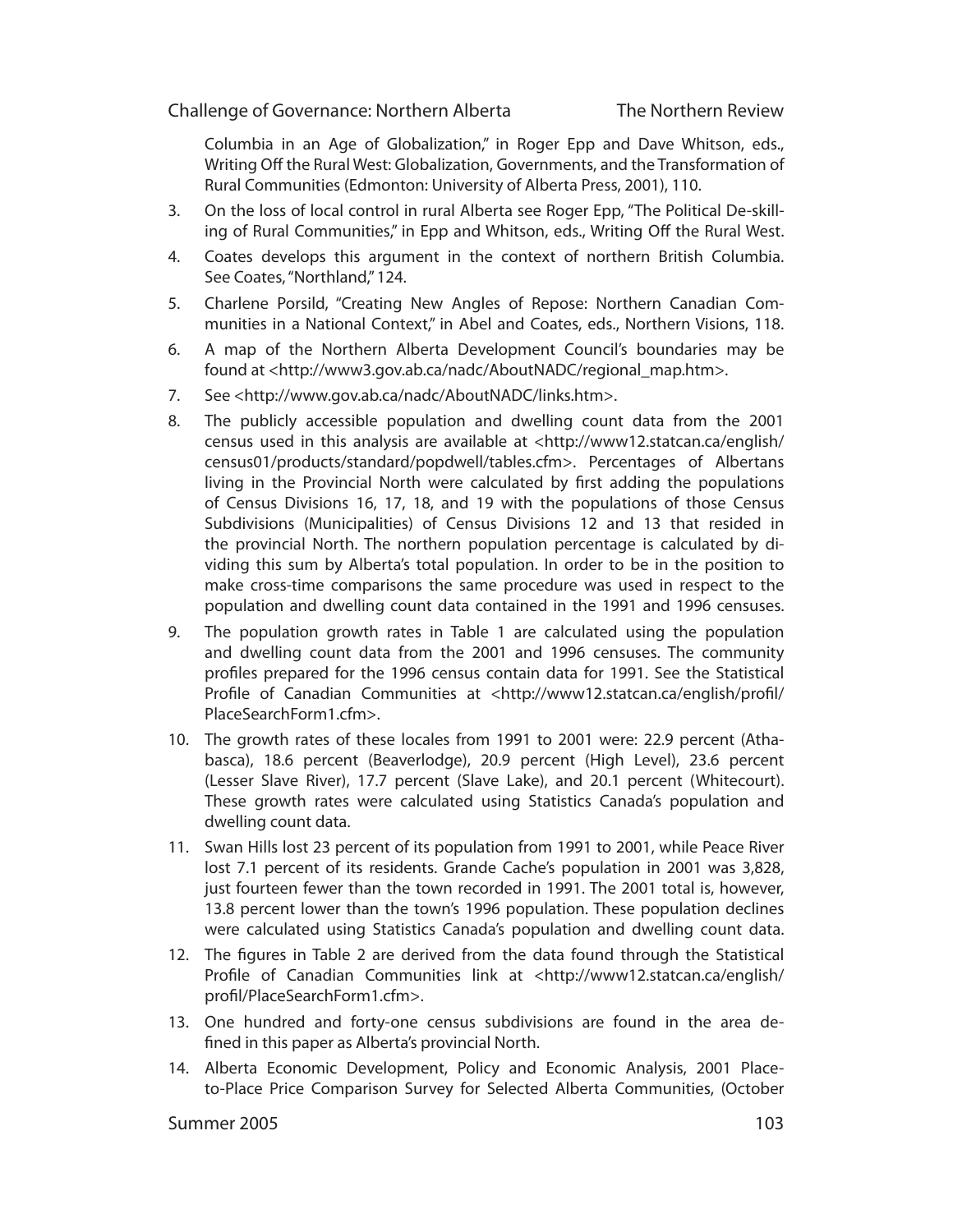2001). The study is available at <http://www.alberta-canada.com/statpub/pdf/ placomsur 01.pdf>. The only exception came from comparing Calgary and Grande Prairie. Grande Prairie's cost of living was 2.5 percent less than Calgary's.

- 15. The average earnings data are accessible through the 2001 Community Profiles link at <http://www12.statcan.ca/english/Profil01/PlaceSearchForm1.cfm>.
- 16. The survey is notable for pointing out that northern urban residents may be better off financially than people living in smaller cities and towns in the central and southern parts of the province. Canmore and Jasper, for example, reported higher costs of living in the survey than Grande Prairie. The average earnings in these municipalities were lower than those reported in Grande Prairie. A similar message may be taken from comparing these two centres with Fort McMurray.
- 17. The data used to prepare Figure 1 are found through the Statistical Profile of Canadian Communities link at <http://www12.statcan.ca/english/profil/ PlaceSearchForm1.cfm>.
- 18. NIMBY is the acronym for "not in my backyard."
- 19. See Municipal District of Mackenzie, "Resolution No. 1-01S: First Nations Task Force" (introduced at the AAMDC Spring 2001 Convention). The resolution is available on the AAMDC website at <http://www.aamdc.com/Policy/ default.htm>.
- 20. Ibid.
- 21. "Hogs Challenge Policymakers," The Edmonton Journal, 11 December 2000. Provincial regulations for confined feeding operations were not introduced until January 1, 2002. See Alberta, "Confined Feeding Operation Regulations and Standards Balance Industry Growth with Environmental and Health Protection" (news release), 20 December 2001, <http://www.gov.ab.ca/acn/200112/ 11733.html>.
- 22. The AAMDC's comments are taken from The 2002/2003 Alberta Electoral Boundaries Commission, Interim Report to the Speaker of the Legislative Assembly of Alberta: Proposed Electoral Division Areas, Boundaries and Names for Alberta (Sep tember 2002). The interim report is available at <http://www.altaebc.ca/ reports.html#popdist>; The Northern Alberta Development Council, Submission to the Alberta Electoral Boundaries Commission (June 2002), 6. The NADC submission is available from the NADC's website at <http://www3.gov.ab.ca/nadc>.
- 23. Bob Gilmour, "Rural Leaders Expecting Road Money from Klein," The Edmonton Journal, 3 April 1999.
- 24. Bob Gilmour, "Rural Albertans Riled by 'Hardship'; Funding Inadequate, Politicians Say," The Edmonton Journal, 31 March 1999.
- 25. The Fall 2002 Convention of the AAMDC approved a resolution on this subject introduced by Westlock County. The resolution was sparked by a Municipal Government Board decision to cut the assessment of pipelines attached to abandoned wells from 100 percent to 10 percent.
- 26. Confidential interview, 11 July 2002.
- 27. Gerald A. McBeath, "Changing Capabilities of Northern Communities: